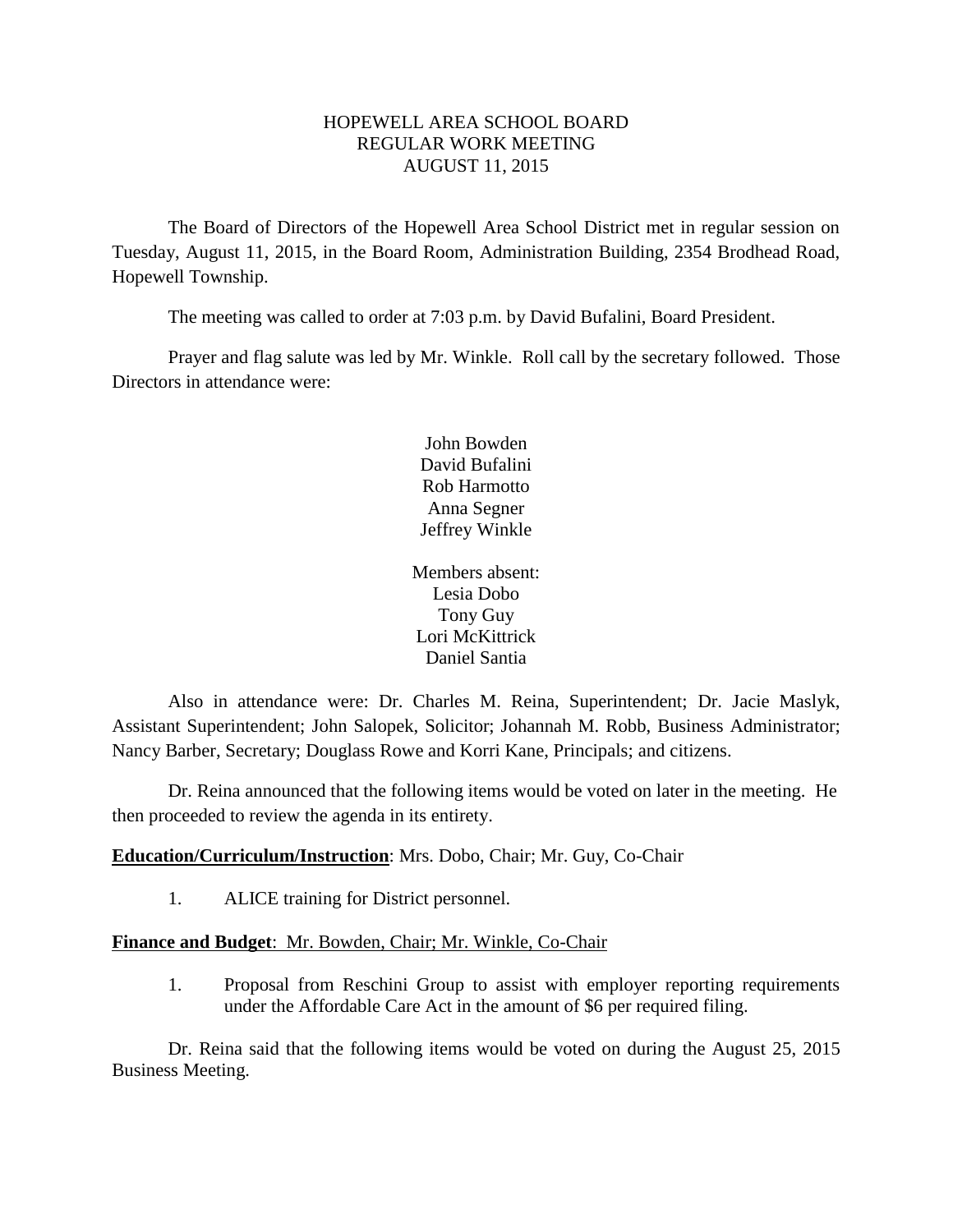# **Education/Curriculum/Instruction**

- 1. 2015-2016 School Picnic at Kennywood on June 15, 2016.
- 2. Contract between the District and the Western Pennsylvania School for Blind Children Outreach Program to provide vision and/or orientation and mobility services.
- 3. Agreement with PHASE 4 Learning Center, Inc. to provide educational services as an alternative placement for disruptive students.
- 4. Contract with PA-Educator.net, an online application clearinghouse used to search for certified Pennsylvania educators, at a cost of \$2,175.00.
- 5. List of Department Chairs for the 2015-2016 School Year.
- 6. List of Senior High Club & Activity Sponsors for the 2015-2016 School Year.
- 7. List of Junior High Club & Activity Sponsors for the 2015-2016 School Year.
- 8. Eighth grade field trip to the United States Holocaust Memorial Museum on Friday, November 6, 2015.
- 9. Suspension of Saturday detention at the Junior High School beginning the 2015- 2016 school year.
- 10. Implementation of after school detention on Tuesdays and Thursdays at the Junior High School beginning the 2015-2016 school year.

# **Buildings and Grounds**

- 1. Request of Hopewell Youth Wrestling to use the wrestling room and Gym B at the Junior High School beginning October 20, 2015 through March 17, 2016, Tuesday through Thursday evenings.
- 2. Request from Hopewell Youth Wrestling to use both the Main and Auxiliary gyms at Hopewell High School on December 5, 2015 for a wrestling tournament.
- 3. Request of Pastor R.G. Liptak of Wildwood Chapel to conduct a Good News Club at Hopewell Elementary School one day per week after school beginning in late September.

# **Finance and Budget**

1. Receipt of Plancon Part K: Project Refinancing for Lease No. 152315 in the amount of \$8,375,000 issued by the Pennsylvania Department of Education.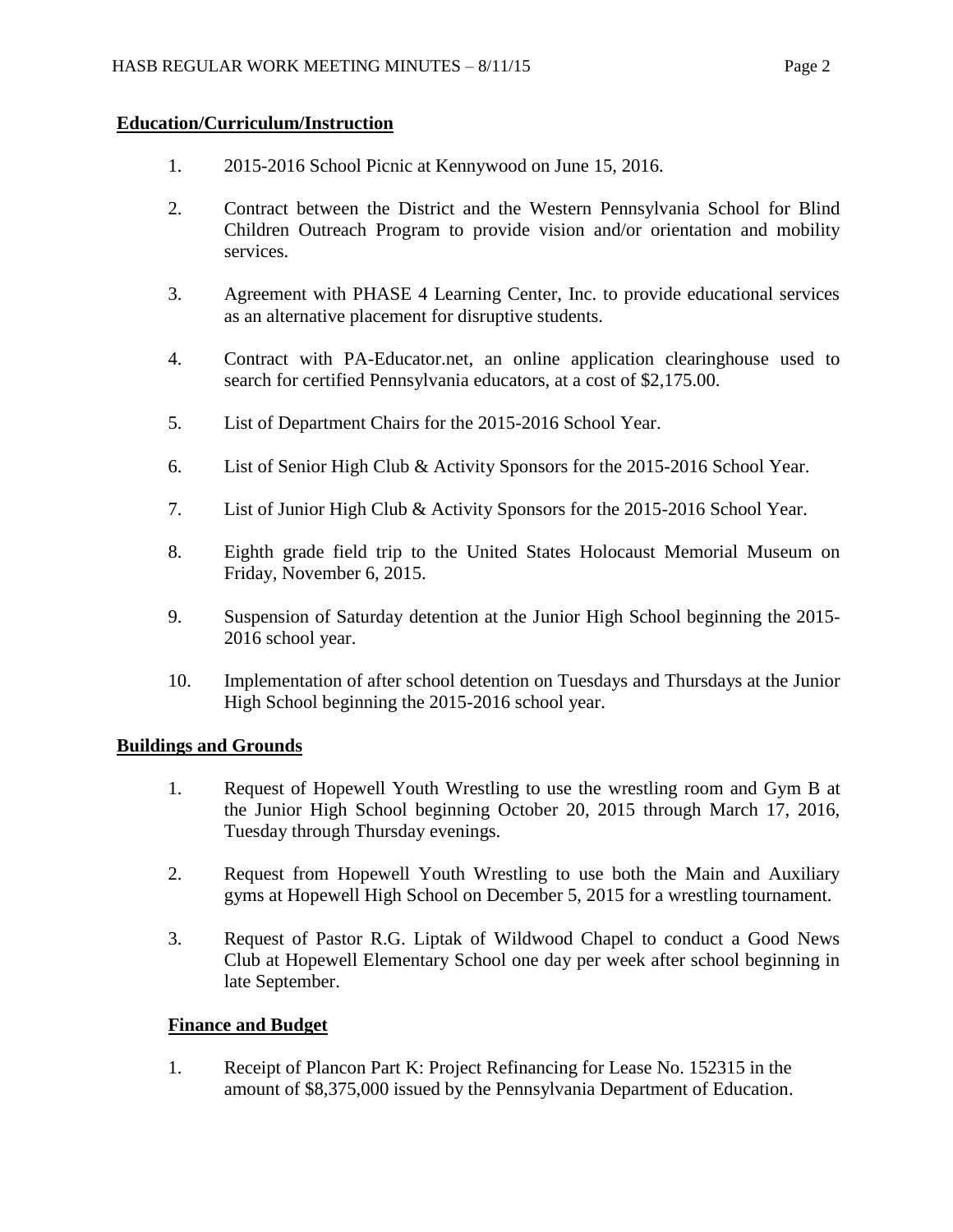# **Legislative:**

- 1. Update the following Board policies:
	- a. Policy 113.3 Screening and Evaluations for Students with Disabilities
	- b. Policy 116 Tutoring
	- c. Policy 127 Assessment System
	- d. Policy 137 Home Education Program
	- e. Policy 138 English as a Second Language/Bilingual Education Program
	- f. Policy 212 Reporting Student Progress
	- g. Policy 918 Title I Parental Involvement
- 2. Candidates for PSBA election of officers:
	- a. President-elect: Mark Miller or Mary Birks
	- b. Vice President: John Love, Robert Schwartz or Michael Faccinetto
	- c. At-large Representative (East): Michael Melnyk, Gary Smedley or Larry Feinberg

# **Personnel**

- 1. Resignation of Jason McKenna, elementary gifted teacher, effective August 1, 2015.
- 2. Resignation of Loretta Clear, kindergarten teacher at Hopewell Elementary School, effective August 10, 2015.
- 3. Resignation of Nancy Ejzak, part-time library aide, effective August 4, 2015.
- 4. Resignation of David DeMarco, assistant football coach, effective August 3, 2015.
- 5. Appointment of Christina Cooper, volunteer assistant girls' soccer coach, effective August 25, 2015.
- 6. Appointment of Barry Cox, volunteer assistant football coach, effective August 25, 2015.
- 7. Approve Hopewell Area School District's Return-to-Work program to provide modified duty to employees under job restrictions due to work related injuries.
- 8. Football coaches and salaries.

# **Visitors**

No visitors wished to address the Board.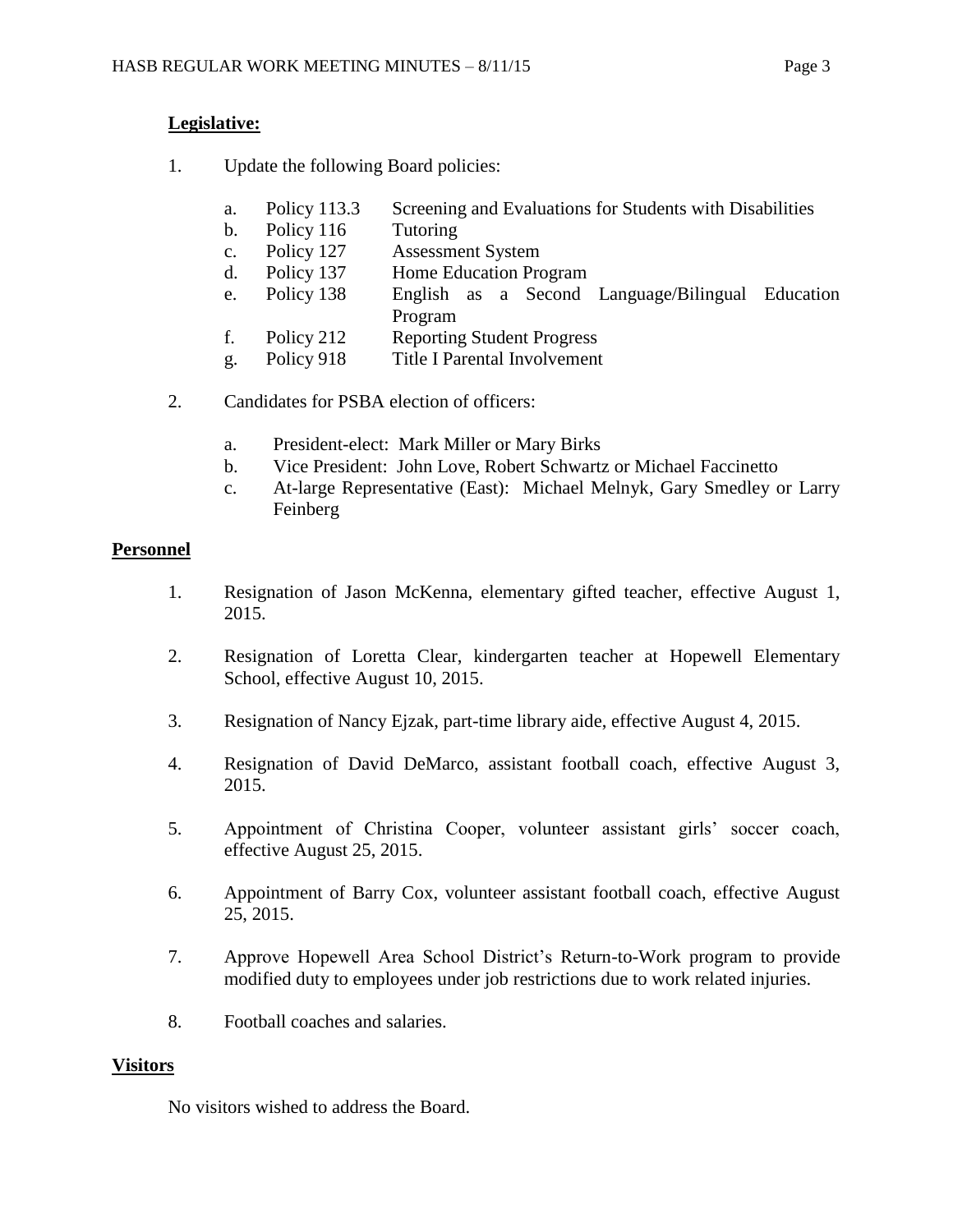Dr. Reina said that PSSA scores had arrived and they are being analyzed. At first glance, they are low. He said that low scores are a concern across the state, mainly due to new test questions.

Dr. Reina also said that he does not believe the Commonwealth is close to passing a budget, which is a concern to Districts across the state. He continues to closely monitor the situation and will keep the Board posted on developments.

At this point in the meeting, Mr. Bufalini returned to Education/Curriculum and Instruction.

#### **Education/Curriculum/Instruction by Mr. Bowden**

#### MOTION #1

By John Bowden, seconded by Anna Segner, to approve ALICE training for District personnel. MOTION carried unanimously by an affirmative vote of all Directors in attendance.

#### **Finance and Budget by Mr. Bowden, Chair**

#### MOTION #2

By John Bowden, seconded by Jeff Winkle, to approve the proposal from Reschini Group to assist with employer reporting requirements under the Affordable Care Act in the amount of \$6 per required filing. MOTION carried unanimously by an affirmative vote of all Directors in attendance.

### **Personnel by Mr. Harmotto, Chair**

#### MOTION #3

By Rob Harmotto, seconded by Anna Segner, to accept the resignation of Jason McKenna, elementary gifted teacher, effective August 1, 2015. MOTION carried unanimously by an affirmative vote of all Directors in attendance.

#### MOTION #4

By Rob Harmotto, seconded by Anna Segner, to accept the resignation of Loretta Clear, kindergarten teacher at Hopewell Elementary School, effective August 10, 2015. MOTION carried unanimously by an affirmative vote of all Directors in attendance.